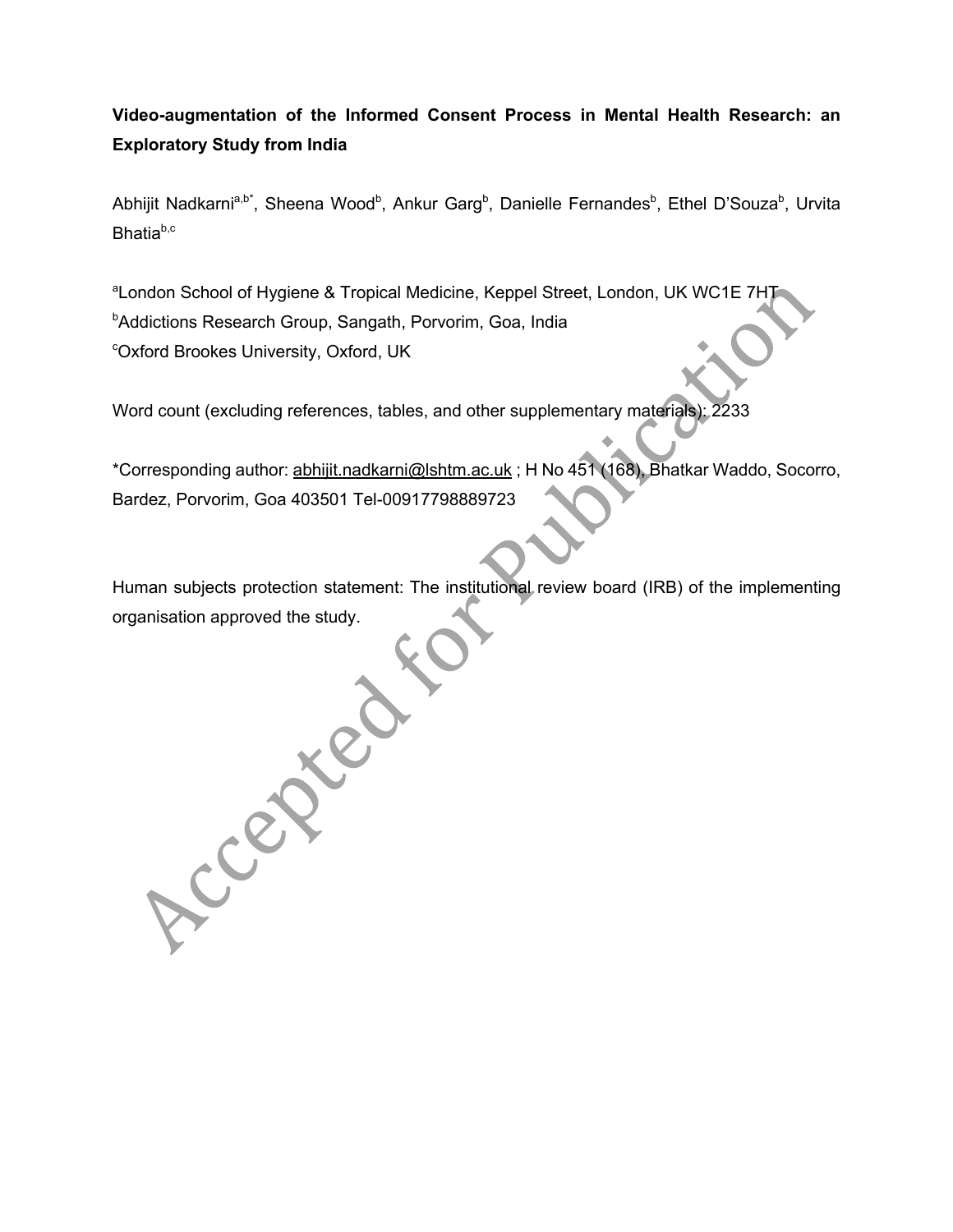#### **Abstract**

Only around 50-75% of individuals fully understand the various aspects of informed consent in research. The aim of our study was to examine whether supplementing the conventional paperbased informed consent process with an audiovisual aid improves participants' understanding of the informed consent process and the information conveyed to them. Participants from two mental health/substance use intervention development studies were recruited for this study through consecutive sampling. They were then administered the traditional paper information and consenting process by itself or in combination with a video depicting the procedures of the study. Subsequently a bespoke questionnaire was administered to assess the participants' understanding of the information conveyed to them about the parent study. The various domains of the questionnaire were compared between those who were administered the two different consenting processes using the chi square test. 27 (58.7%) participants were administered the traditional consenting process and 19 were administered the video-supplemented consenting process. The video-supplemented consenting process was not superior to the traditional paperbased informed consent process on any of the domains examined. In settings with participants having a limited education, and in research involving people with mental health or substance use problems, further research is necessary to identify of contextually relevant best practices for the informed consent process.

*Key words: Informed consent, mental health research, India*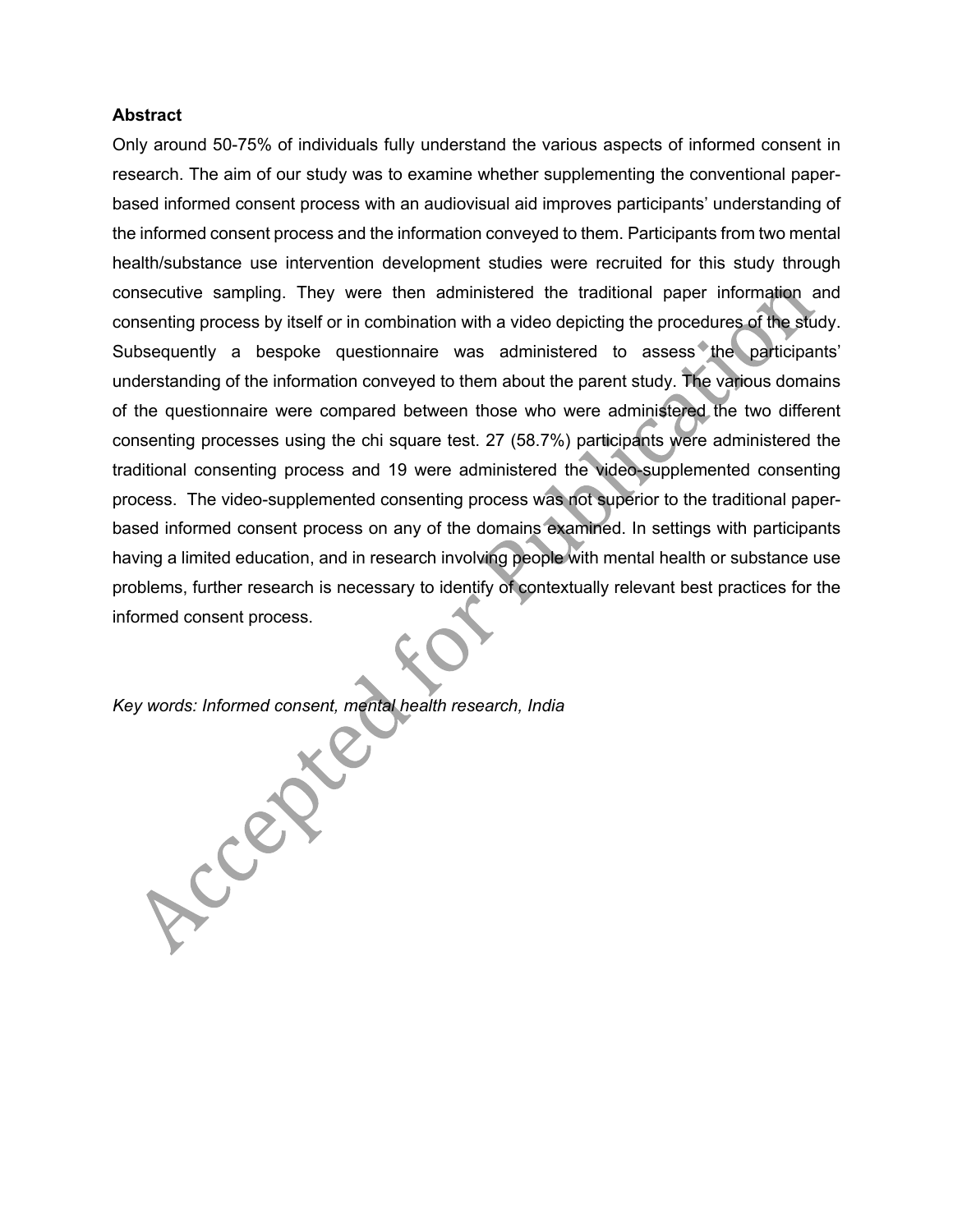#### **1.1 Introduction**

All researchers have to ensure that their research does not adversely affect the physical, social and psychological well-being of the participants; and this includes anticipation and mitigation of any potential harmful consequences for participants. According to the International Council for Harmonisation Good Clinical Practice guidelines, all research involving human participants must be preceded by informed consent, a process by which "a subject voluntarily confirms his or her willingness to participate in a particular trial, after having been informed of all aspects of the trial that are relevant to the subject's decision to participate" (Manti and Licari, 2018). Thus the concept of 'informed consent' is built on the pillars of autonomy, self-determination and the affirmation of human rights and respect for human dignity. This includes the freedom and the responsibility of the individual to take decisions and an acceptance of the consequences of the research, after understanding all the relevant facts and risks involved. While there is a broad agreement over the principles of informed consent, the assumptions behind what constitutes the ability to provide informed consent has complex underpinnings of social constructs such as 'competent'.

Despite the critical nature of this process in research, only around 50-75% of individuals fully understand the various aspects of informed consent such as the nature of the study, their right to refuse to participate, their right to withdraw at any time, and the direct benefits of participation (Falagas et al., 2009; Tam et al., 2015). Researcher-side challenges that affect the validity of the informed consent process include poor communication techniques, limited time spent discussing the consent process and study details, and employing complex medical jargon and lengthy consent documents (Kadam, 2017). Besides these complexities of most consent processes, participant factors that adversely affect comprehension of the consenting process include older age, cognitive impairment, low educational attainment, and poor literacy skills (Paasche-Orlow et al., 2005; Raich et al., 2001; Sugarman et al., 1998). Many of these factors apply to informed consent processes in mental health research, especially in low- and middle-income countries (LMICs), where research volunteers are often from lower socio-economic backgrounds, illiterate, unfamiliar with the conduct of medical research, and have different views on disease causality (Lynöe et al., 2001).

Over the years, a number of innovative interventions have been utilised to modify the conventional paper-based informed consent process with the goal of increasing participants' comprehension of the information provided. These include video and computer multimedia, enhanced consent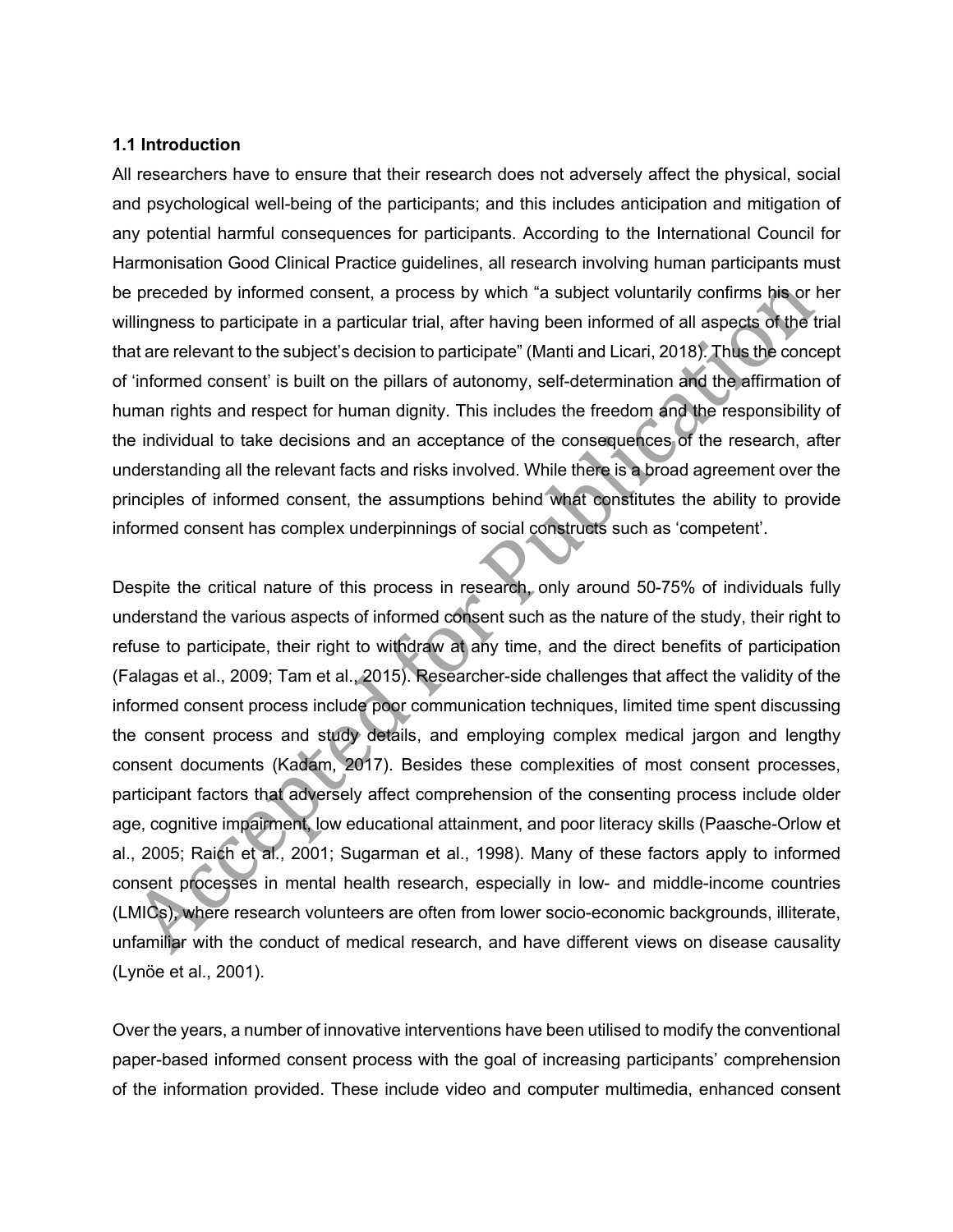forms (improving readability, simplifying vocabulary, removing redundant information/shortening the form, using larger font, etc.), extended informed consent discussion, test/feedback (participants are tested on the material and given feedback on incorrect answers), and combinations of such interventions (Flory and Emanuel, 2004; Nishimura et al., 2013). The evidence for these interventions is mixed. Multimedia interventions rarely resulted in improved comprehension, but in some studies decreased participants' anxiety after consent, increased satisfaction and tolerability, helped increase retention of knowledge and increased willingness to participate (Cohn and Larson, 2007; Philippe et al., 2006). Simplified consent forms often did not improve comprehension (Flory and Emanuel, 2004), but were considered easier to read and less frightening (Nishimura et al., 2013). On the other hand, extended discussion and consent education interventions (e.g. use of prompts to assist in mastering the information) often significantly improved comprehension (Flory and Emanuel, 2004; Nishimura et al., 2013).

Evidence about the benefits of using such interventions with people having mental health/substance use problems in a LMIC context is limited. The aim of our exploratory study was to examine whether supplementing the conventional paper-based informed consent process with an audiovisual aid improves participants' understanding of the informed consent process and the information conveyed to them. We chose an audiovisual intervention because multimedia helps translate complex study information into an understandable and visually appealing format that is suitable for low-health-literacy participants and for illiterate or marginally literate participants. In addition, effective use of audio-visual tools in combination with printed materials enables study participants to manage information overload through repetition and reinforcement and cater to diverse learning abilities of participants.

## **2.1 Material and Methods**

#### *2.1.1 Setting*

Goa (population 1.4 million) is a state in western India and has better socioeconomic indicators compared to most other states in the country. This study was nested within two ongoing research studies ("parent studies") in educational institutions, workplaces and healthcare settings. The two parent studies were evaluating the acceptability and feasibility of (a) integrating tele-psychiatry into primary care, and (b) delivering a brief intervention for hazardous drinking through text messaging or recorded calls.

#### *2.1.2 Sample*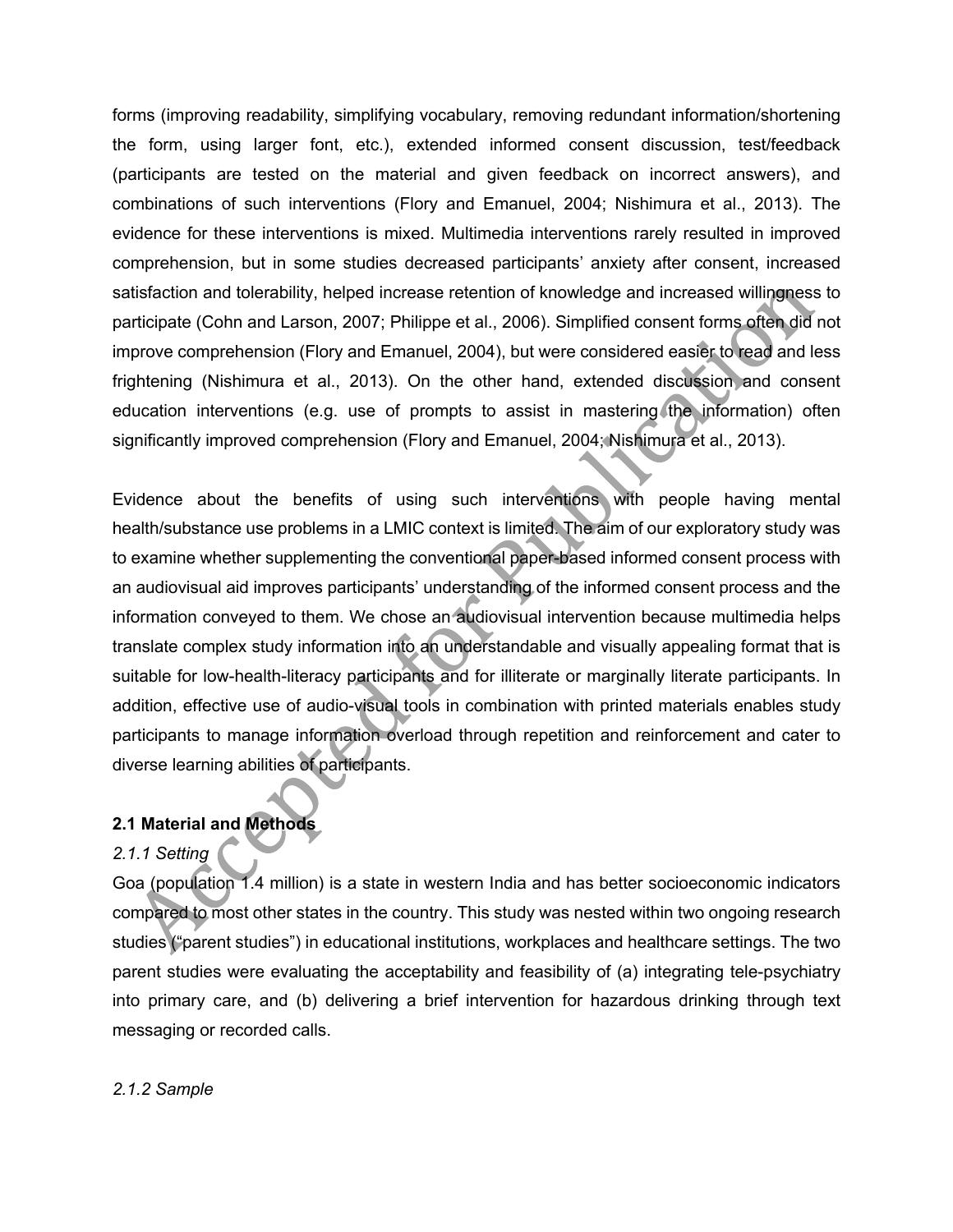The participants in this study were a sub-sample from the two parent studies described above and hence needed to fulfil the eligibility criteria for those studies. Broadly, these were adults (>18 years) with one of the following- (1) Common Mental Disorders defined as those identified through General Health Questionnaire (GHQ 12) (Golderberg and Williams, 1988) as having a score of 4 and above, (2) Severe Mental Disorders diagnosed through a clinical assessment by a psychiatrist, and (3) Alcohol Use Disorders defined as hazardous, harmful or dependent drinkers, identified through the Alcohol Use Disorders Identification Test (AUDIT) (Saunders et al., 1993) with a score of 8 and above. The formal diagnosis was confirmed after the consultation with the psychiatrist in Parent Study 1. As Parent Study 2 was designed to provide an intervention for hazardous drinking the total score on AUDIT was considered as confirmed diagnosis as routinely done while delivering brief interventions. Potential participants who did not have the capacity to consent for participation in the parent study were not recruited. Figure 1 is a representation of how the sample for this study was derived from the parent studies.

Accepted to 12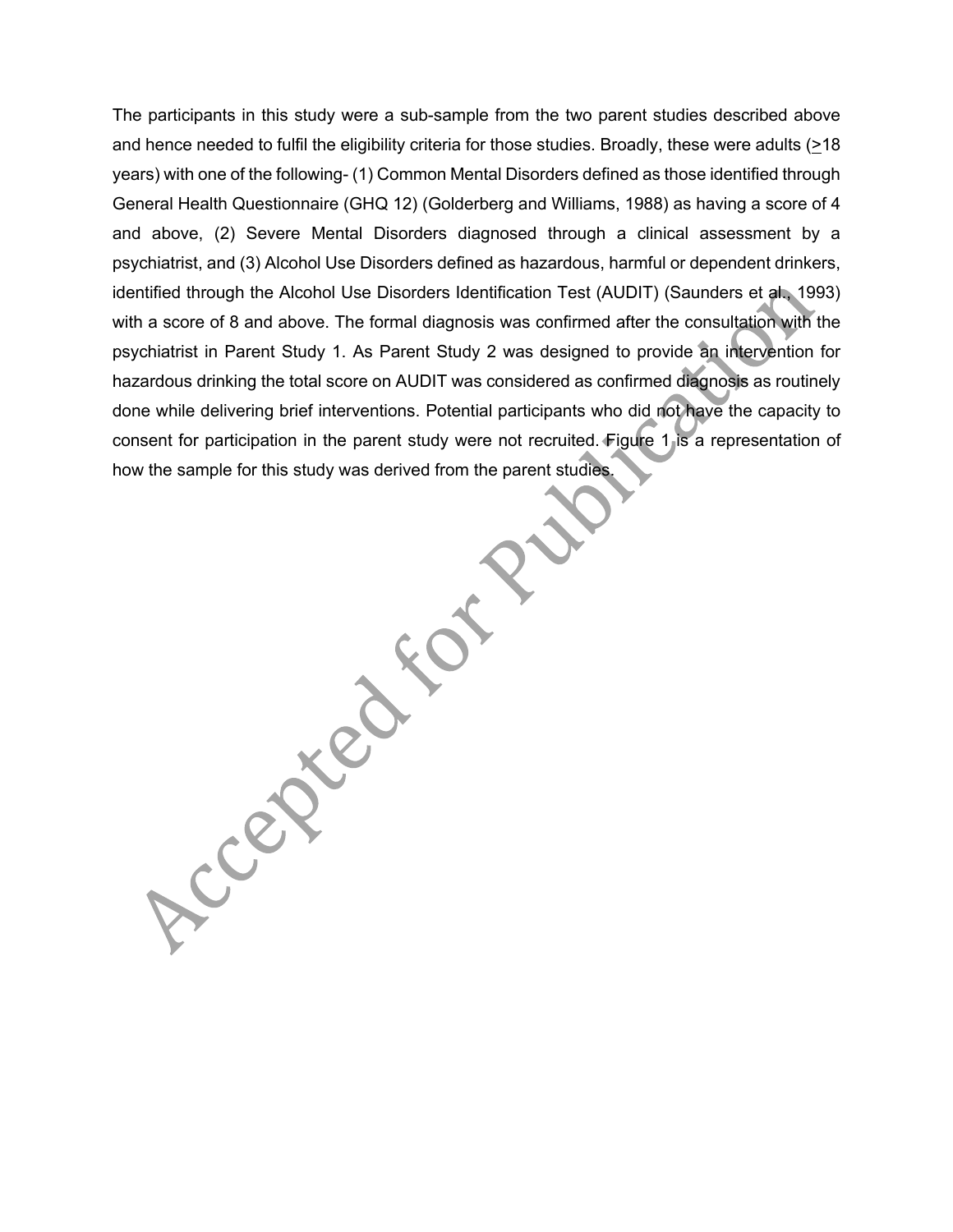

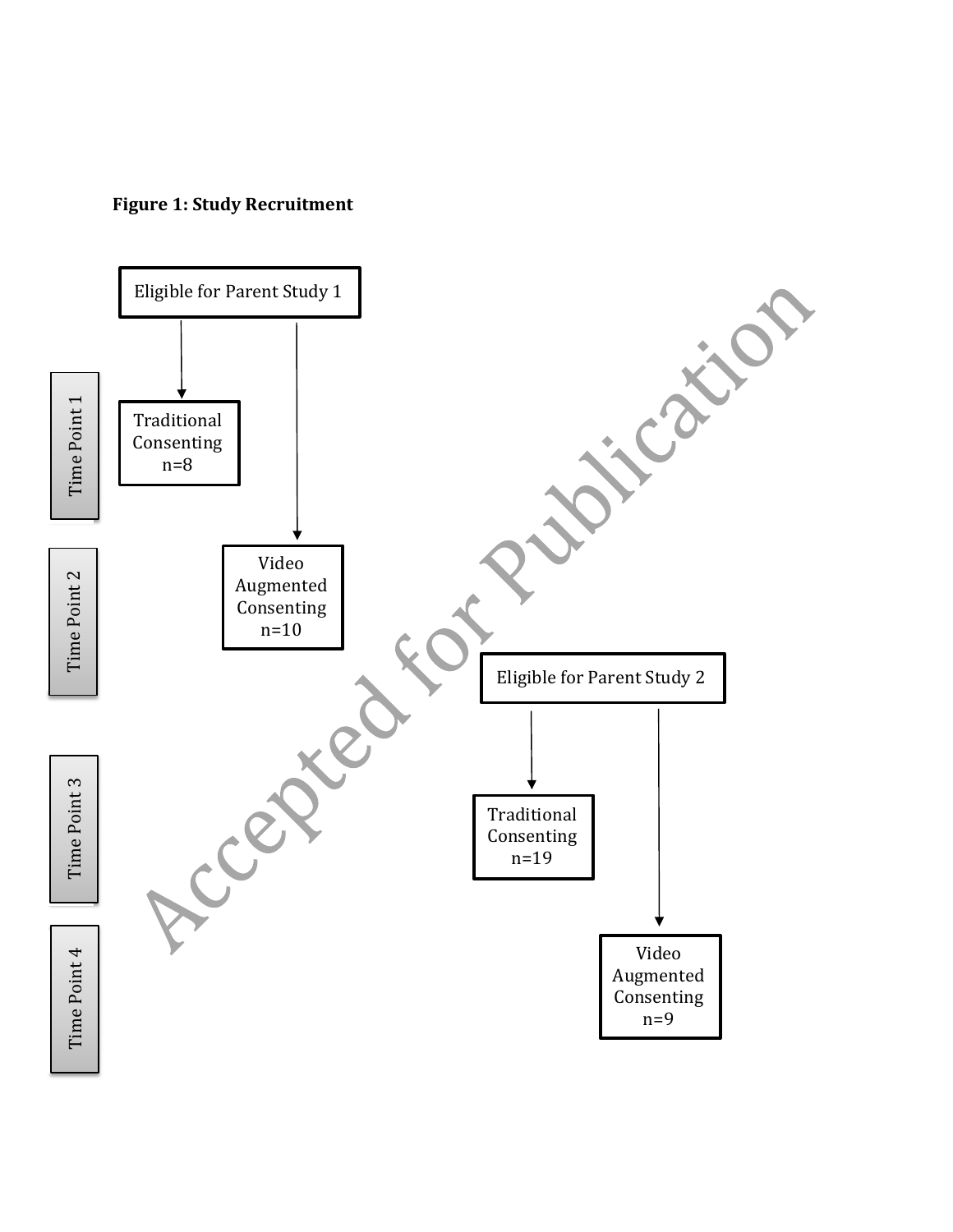#### *2.1.3 Procedures*

The participants were recruited through consecutive sampling in which all eligible participants who consented for either of the parent studies were invited to participate in this study. For each parent study, recruitment into the consenting intervention groups was done sequentially in batches i.e. the first group of participants recruited for this study was administered the traditional paper information and consenting process and the subsequent group of participants recruited were additionally administered the video depicting the procedures of the study. As this was an exploratory study the sample size was not informed by formal power calculations. We followed a convenience sampling strategy and recruitment in each group was stopped based on feasibility.

Participants who were eligible for either of the two parent studies were administered the consenting process by a trained health assistant using one of the following methods: a) Method A: traditional paper information sheet and discussion about the study, or b) Method B: Method A supplemented by a video depicting the procedures of the respective parent study. The information sheet provided details such as information on the study objectives and design, details of participation, role of participants, voluntary nature of participation, detailed description on how confidentiality will be maintained, freedom to withdraw from the study, risks and benefits of participation, use of the data, details of the funding agency and implementing organisation, and contact details of investigators. The video of the first parent study provided visually represented details of procedures outlined in the information sheet which were depicted through a series of skits. This included scenes of a participant interacting with the mobile-based intervention, a participant wishing to withdraw from the study being reassured that he would not face any negative consequences, and researchers removing identifying details before sharing the findings of the study. The video of the other parent study provided details of the study procedures including providing information through the information sheet, recruitment into the study and a telepsychiatry session in progress. The videos were produced in-house; and the scripts as well as the videos were reviewed and approved internally by mental health experts in the team including psychiatrists and psychologists. The videos were reviewed to ensure that all the relevant content was included and was communicated in a clear and understandable manner. The information sheet and videos were available in English and Konkani (the vernacular language in the study setting) and administered in the language chosen by the participant.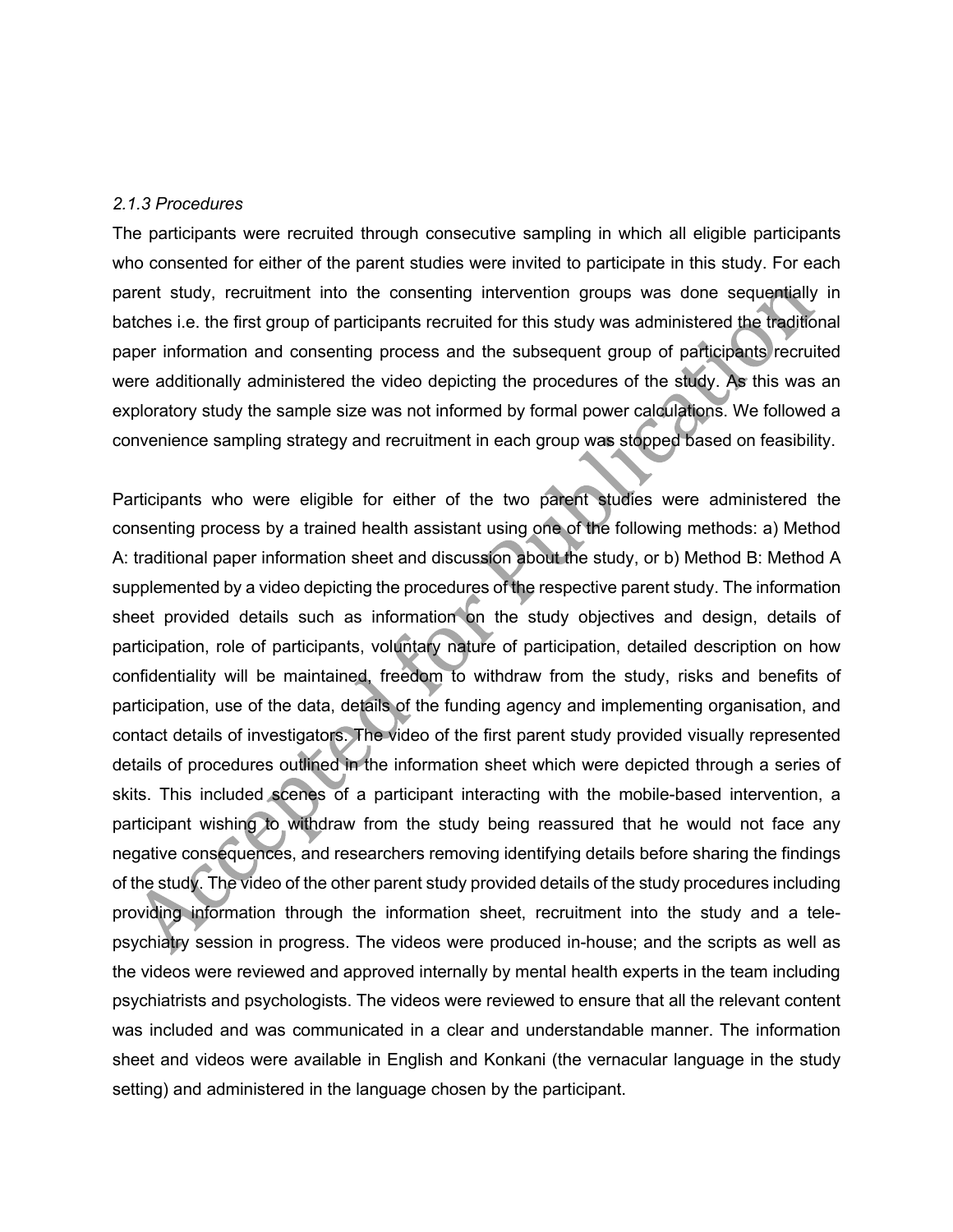## *2.1.4 Data*

Sociodemographic data (age, marital status, employment status, and educational status) was collected as a part of baseline assessments in the parent studies. Immediately after the participant signed the consent form for the parent study, the health assistant obtained their consent for the sub-study described in this paper and administered a structured questionnaire (Appendix 1). The questionnaire was designed to assess their understanding of the information conveyed to them about the parent study. The items in the questionnaire were adapted from the University of California, San Diego Brief Assessment of Capacity to Consent (UBACC) tool (a reliable and valid short form adaptation of the MacArthur Competency Assessment Tool for Clinical Research (MacCAT-CR)), widely accepted as the best assessment tool for measuring capacity to consent to research, as well as from tools used in other studies that evaluated interventions to enhance the informed consent process (Campbell et al., 2008; Dresden and Levitt, 2001; Jeste et al., 2007; Kass et al., 2009).

This included questions that covered their understanding of the following domains:

- 1. Purpose of the study,
- 2. That participation is voluntary and that participants are allowed to change their decision about participating at any point without any adverse consequences to them,
- 3. That the information was provided to assist autonomous decision making,
- 4. Study procedures,
- 5. Potential risks and benefits associated with participation in the study,
- 6. The confidential and secure nature of the research data and that any published data would be aggregated and anonymous, and

Additionally, they were also asked to rate the following on a four or five point Likert scale:

- 1. Whether they felt that they had enough information to make a good decision about whether to participate (Strongly agree to Strongly disagree),
- 2. Ease of understanding study details (Very easy to Very difficult), and
- 3. Ease of understanding what they were expected to do as part of the study (Very easy to Very difficult).
- *2.1.5 Analysis*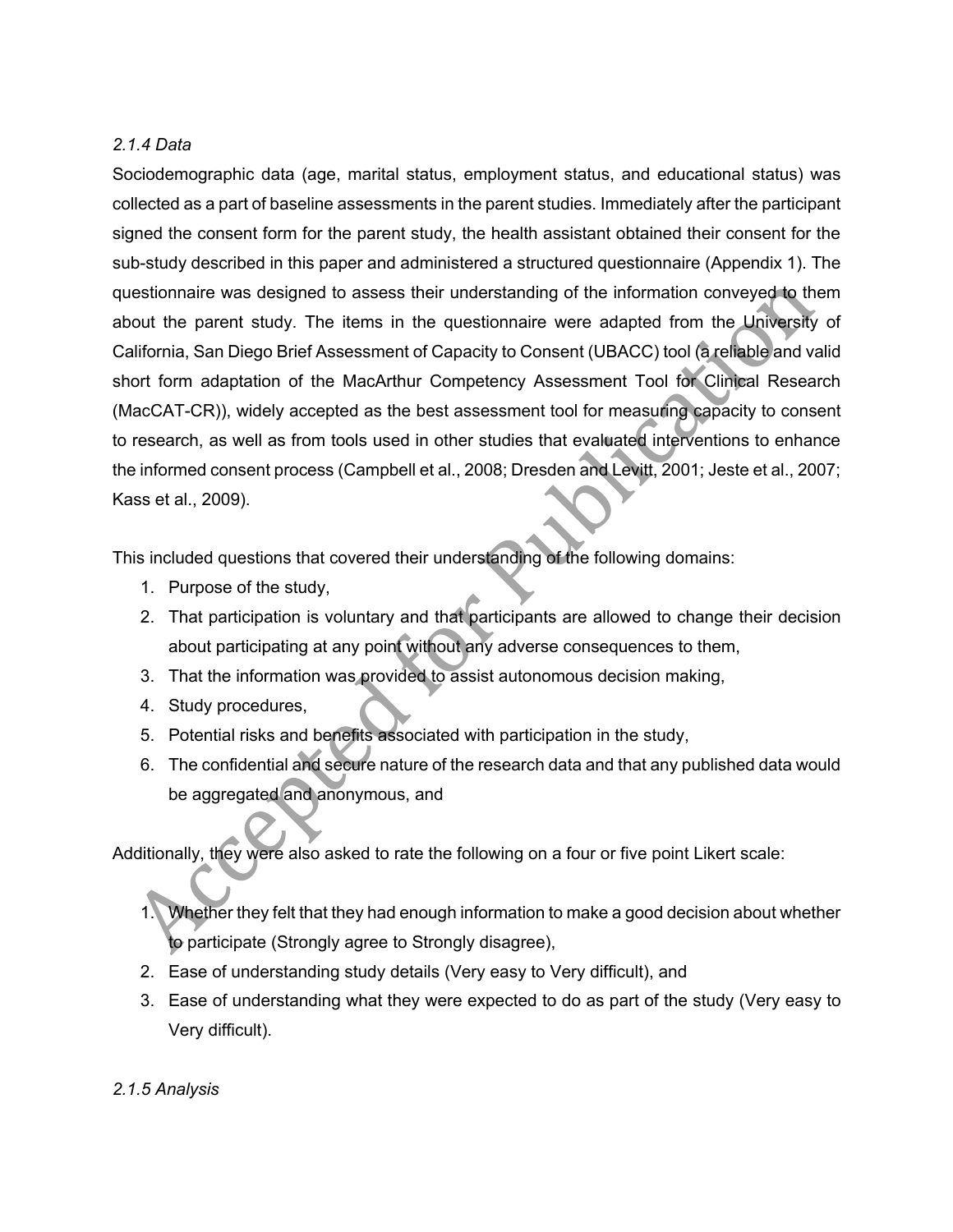Descriptive statistics were used to analyse the data using Stata SE 14. The socio-demographic characteristics were compared between a) the two parent studies, and b) between those who were administered the two different consenting processes. The various domains of the questionnaire listed above were compared between those who were administered the two different consenting processes. T-test and chi square test were used to compare continuous and categorical variables respectively.

## *2.1.6 Ethics*

Both the parent studies and the consent sub-study were approved by the ethics committee of the host institution.

## **3.1 Results**

Of the 46 participants in the consent study, 18 (39.1%) were from one parent study and the rest were from the other (Table 1). Participants from one parent study were significantly older and had a greater proportion who were married, illiterate, and employed, compared to the other study. 27 (58.7%) participants were administered the traditional consenting process while the rest were administered the video-supplemented consenting process. There were no significant sociodemographic and clinical differences between these two groups (Table 2). Although the conventional paper-based consenting process performed better than the video-supplemented consenting process on the various domains studied, none of the differences between the two groups were statistically significant (Table 3).

| <b>Variable</b>                            | <b>Total</b> | <b>Parent</b> | <b>Parent</b> | Chi <sup>2</sup> /t | p       |
|--------------------------------------------|--------------|---------------|---------------|---------------------|---------|
|                                            | $N=46$       | study 1       | study 2       |                     |         |
|                                            |              | $N=18$        | $N = 28$      |                     |         |
|                                            |              | $(39.1\%)$    | $(60.9\%)$    |                     |         |
| Mean age in years (SD)                     | 36.1(15.4)   | 48.6 (10.5)   | 28.0(12.4)    | 5.8374              | < 0.001 |
| <b>Marital status</b>                      |              |               |               |                     |         |
| Presently married                          | 22(47.8)     | 14(63.6)      | 8(36.4)       | 10.6316             | 0.001   |
| Never married/divorced/separated/widow(er) | 24(52.2)     | 4(16.7)       | 20 (83.3)     |                     |         |
| <b>Educational status</b>                  |              |               |               |                     |         |
| Literate (any formal education)            | 43 (93.5)    | 15 (34.9)     | 28(65.1)      | 4.9922              | 0.03    |
| <b>Illiterate</b>                          | 3(6.5)       | 3(100.0)      | 0(0)          |                     |         |

Table 1: Sociodemographic and clinical profile of participants in the parent studies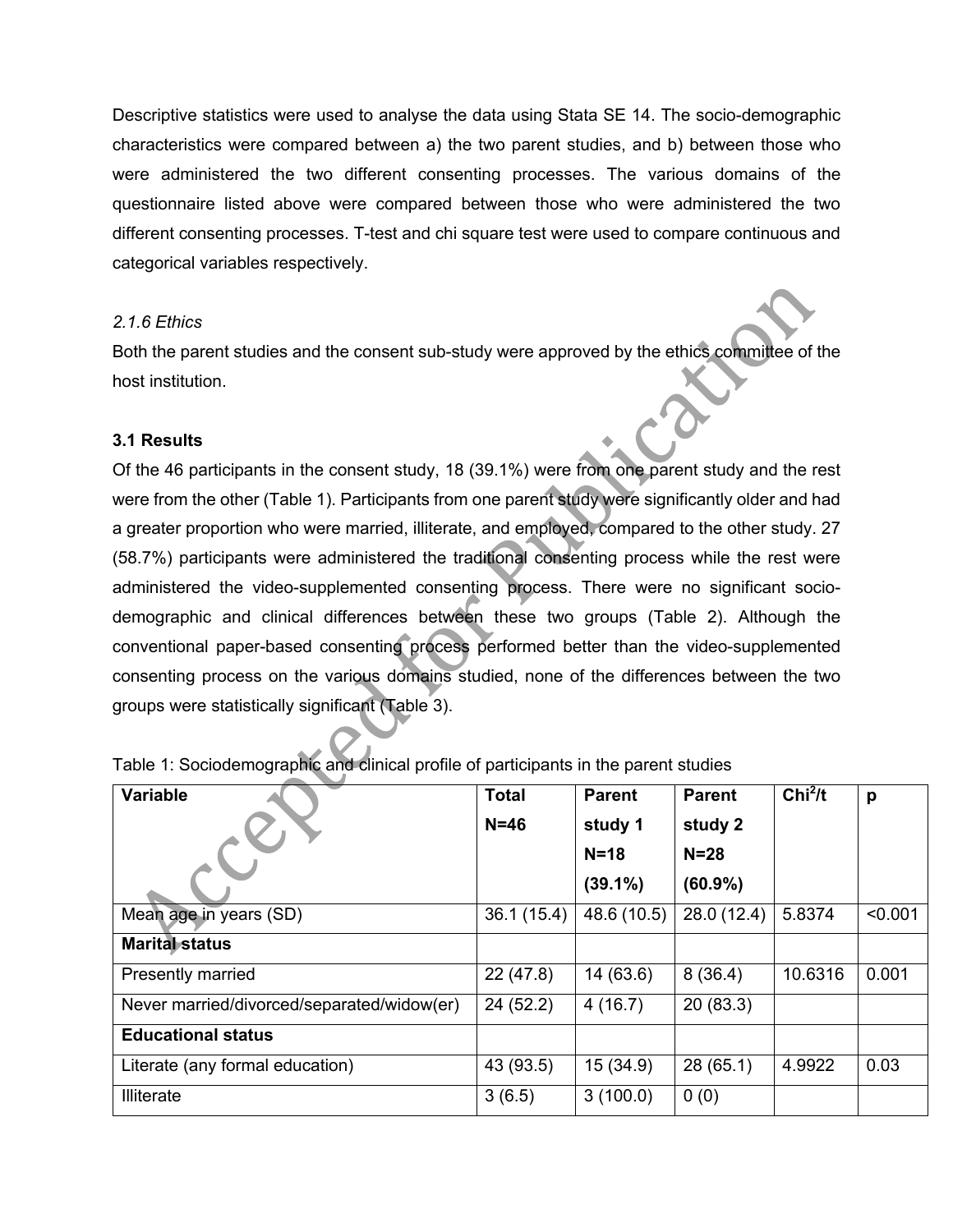| <b>Employment status</b>    |           |                          |          |         |         |
|-----------------------------|-----------|--------------------------|----------|---------|---------|
| Employed/Homemaker          | 29(63.0)  | 17(58.6)                 | 12(41.4) | 12.5149 | < 0.001 |
| Unemployed/Student/Retired  | 17(37.0)  | 1(5.9)                   | 16(94.1) |         |         |
| <b>Diagnosis</b>            |           |                          |          |         |         |
| Common mental disorder      | 13(28.3)  | 13(72.2)                 | ۰        |         | ۰       |
| Severe mental disorder      | 1(2.2)    | 1(5.6)                   | ۰        |         |         |
| Alcohol use disorder        | 1(2.2)    | 1(5.6)                   | ٠        |         |         |
| Mental disorder unspecified | 3(6.5)    | 3(16.7)                  | ۰        |         |         |
| Hazardous drinking          | 28 (60.9) | $\overline{\phantom{0}}$ | 28 (100) |         |         |

Table 2: Sociodemographic and clinical profile of participants who were administered the two A'A U different consenting processes

| <b>Variable</b>                      | <b>Total</b>            | <b>Consent</b>       | <b>Consent</b> | Chi <sup>2</sup> /t | p    |
|--------------------------------------|-------------------------|----------------------|----------------|---------------------|------|
|                                      | $N=46$                  | without video        | with           |                     |      |
|                                      |                         |                      | video          |                     |      |
|                                      |                         | $N=27(58.7%)$        |                |                     |      |
|                                      |                         |                      | $N=19$         |                     |      |
|                                      |                         |                      | (41.3%)        |                     |      |
| Mean age in years (SD)               | 36.1(15.4)              | 34.1 (16.0)          | 38.8 (14.5)    | $-1.0269$           | 0.31 |
| <b>Marital status</b>                |                         |                      |                |                     |      |
| Presently married                    | 22 (47.8)               | 13 (48.2)            | 9(47.4)        | 0.0027              | 0.96 |
| <b>Never</b>                         | $\overline{2}$ 4 (52.2) | 14(51.9)             | 10(52.6)       |                     |      |
| married/divorced/separated/widow(er) |                         |                      |                |                     |      |
| <b>Educational status</b>            |                         |                      |                |                     |      |
| Literate (any formal education)      | 43 (93.5)               | 25 (92.6)            | 18 (94.7)      | 0.0841              | 0.77 |
| Illiterate                           | 3(6.5)                  | 2(7.4)               | 1(5.3)         |                     |      |
| <b>Employment status</b>             |                         |                      |                |                     |      |
| Employed/Homemaker                   | 29 (63.0)               | 16 (59.3)            | 13(68.4)       | 0.4018              | 0.53 |
| Unemployed/Student/Retired           | 17(37.0)                | 11(40.7)             | 6(31.6)        |                     |      |
| <b>Diagnosis</b>                     |                         |                      |                |                     |      |
| Common mental disorder               | 13(28.3)                | 5(18.5)              | 8(42.1)        | 5.3665              | 0.25 |
| Severe mental disorder               | 1(2.2)                  | $\overline{1}$ (3.7) | 0(0)           |                     |      |
| Alcohol use disorder                 | 1(2.2)                  | 0(0)                 | 1(5.3)         |                     |      |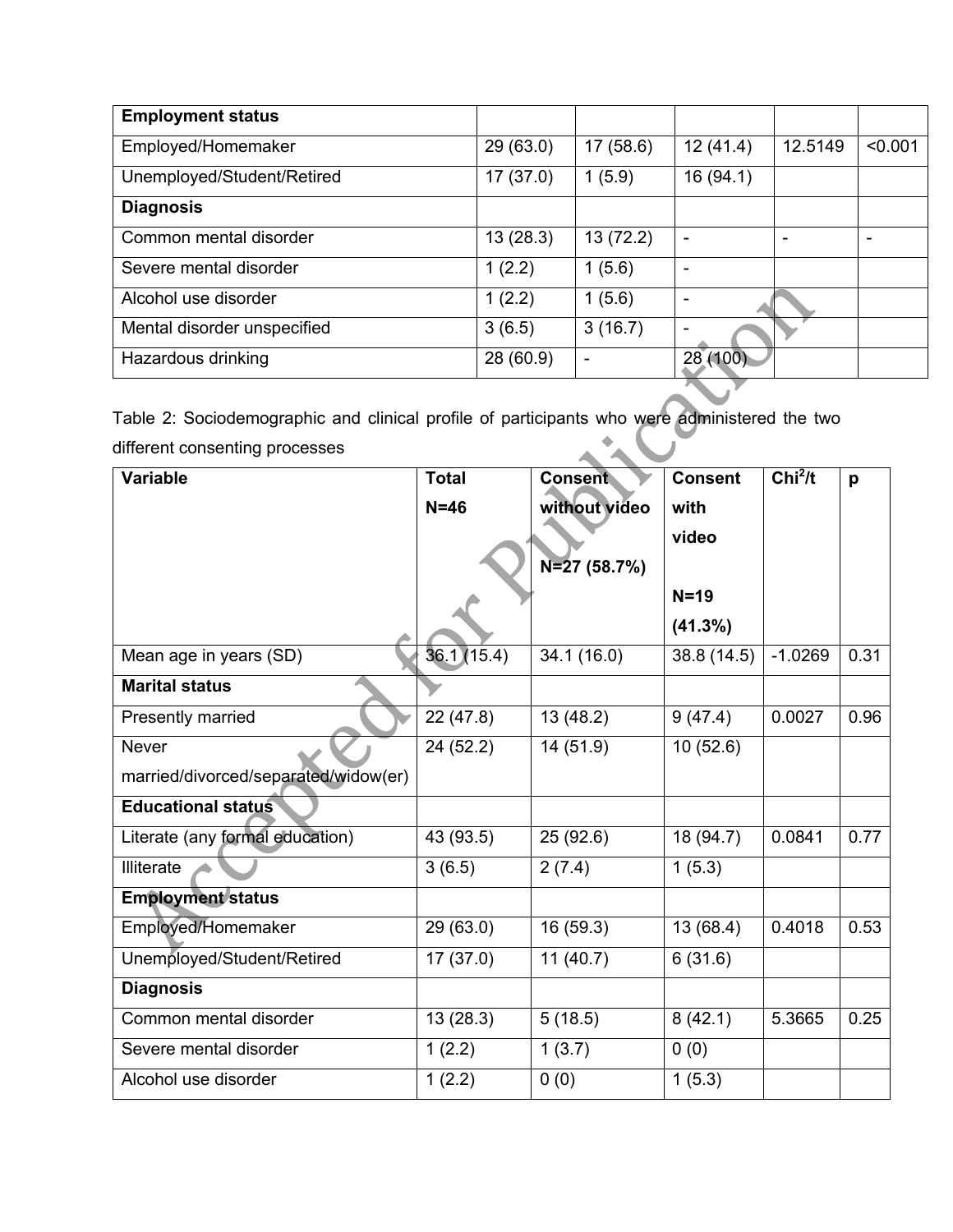| Mental disorder unspecified | 3(6.5)    | 2(7.4)   | (5.3)   |  |
|-----------------------------|-----------|----------|---------|--|
| Hazardous drinking          | 28 (60.9) | 19(70.4) | 9(47.4) |  |

# Table 3: Comparison of the performance of the two consenting processes

| <b>Variable</b>                          | <b>Total</b> | <b>Consent without</b> | Consent with | Chi <sup>2</sup> | p    |
|------------------------------------------|--------------|------------------------|--------------|------------------|------|
|                                          | $N=46$       | video                  | video        |                  |      |
|                                          |              |                        |              |                  |      |
|                                          |              | N=27 (58.7%)           | N=19 (41.3%) |                  |      |
| Understood the aim of the study          | 29(63.0)     | 17(63.0)               | 12(63.2)     | 0.0002           | 0.99 |
| Understood they do not have to           | 34 (73.9)    | 20(74.1)               | 14(73.7)     | 0.0009           | 0.98 |
| consent if they do not want to           |              |                        |              |                  |      |
| Understood that they are allowed         | 32(69.6)     | 19 (70.4)              | 13(68.4)     | 0.02             | 0.89 |
| change<br>their mind<br>about<br>to      |              |                        |              |                  |      |
| participation at any stage               |              |                        |              |                  |      |
| Understood that information was          | 42(91.3)     | 26(96.3)               | 16 (84.2)    | 2.0517           | 0.15 |
| given so that they could decide          |              |                        |              |                  |      |
| freely about participation               |              |                        |              |                  |      |
| Correctly identified $\geq 2$ activities | 28(60.9)     | 14 (51.9)              | 14(73.7)     | 2.2318           | 0.14 |
| that they would have to do as a          |              |                        |              |                  |      |
| part of the study                        |              |                        |              |                  |      |
| Correctly identified all possible        | 17(37.0)     | 10(37.0)               | 7(36.8)      | 0.0002           | 0.99 |
| benefits to themselves                   |              |                        |              |                  |      |
| Understood that data would be            | 46           | 27(100.0)              | 19(100.0)    | $\blacksquare$   |      |
| kept confidential                        | (100.0)      |                        |              |                  |      |
| Understood that all results would        | 31(67.4)     | 19(70.4)               | 12(63.2)     | 0.264            | 0.61 |
| be anonymised                            |              |                        |              |                  |      |
| Understood<br>that<br>it<br>was<br>not   | 26(63.4)     | 16(72.7)               | 10(52.6)     | 1.7746           | 0.18 |
| compulsory to consent                    |              |                        |              |                  |      |
| Strongly agreed that they had            | 30(73.2)     | 18(81.8)               | 12(63.2)     | 1.8084           | 0.18 |
| enough information to make a             |              |                        |              |                  |      |
| decision                                 |              |                        |              |                  |      |
| Reported that it was very difficult      | 1(2.44)      | 0(0)                   | 1(5.3)       | 1.1868           | 0.28 |
| to understand details of the study       |              |                        |              |                  |      |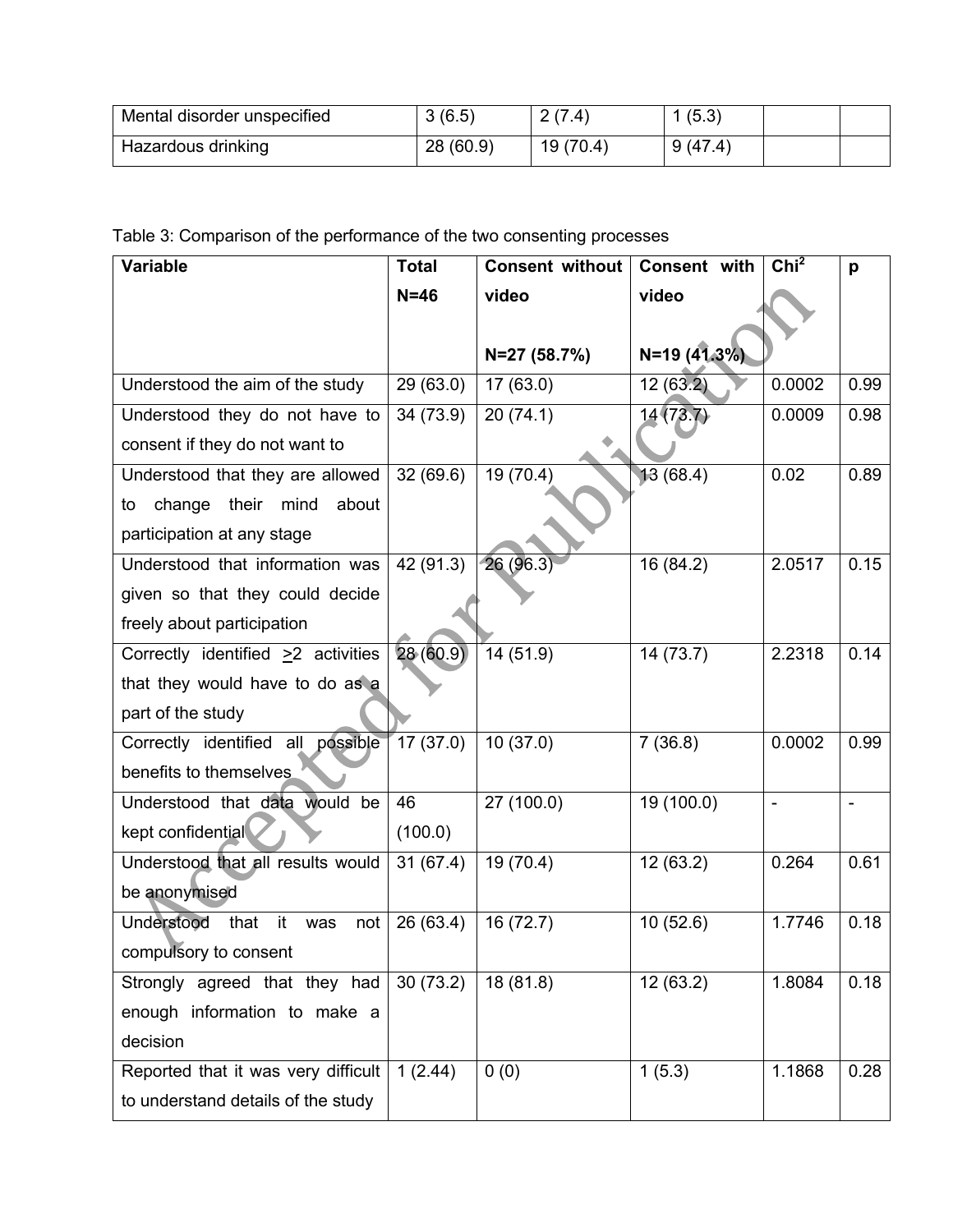| Reported that it was easy to 38 (92.7) 21 (95.5) |  | 17 (89.5) | 0.5378 | 0.46 |
|--------------------------------------------------|--|-----------|--------|------|
| understand their role in the study               |  |           |        |      |

#### **4.1 Discussion**

The consenting process in human participants research is intended to ensure that individuals understand the purpose, risks, and benefits of the proposed study so that they can make an informed decision about participation. Thus, informed consent is predicated on potential participants adequately understanding the information provided to them. However, evidence over the years suggests that approximately only half of research participants adequately understand information such as the aim of a given study, the nature of voluntariness, the freedom to withdraw, and the risks and benefits of the study (Falagas et al., 2009). Several interventions have been tested to enhance understanding and to plug this major gap in the key component of research, designed to uphold the ethical principle of autonomy. Our study is the first from India, and possibly other LMICs to pilot one such intervention in participants with mental health/substance use problems. We did not find any significant advantage of a video-supplemented consenting process over the traditional paper-based informed consent process.

A close examination of consenting procedures in mental/substance use disorders research is crucial as such disorders can interfere with some of the key conditions that need to be met for informed consent. Specifically, these disorders can prevent patients from understanding the nature and purposes of the study, prevent them from choosing decisively, or prevent them from communicating their consent. For example, the indifference or hopelessness associated with depression might prevent a patient from choosing decisively. Similarly, in conditions such as schizophrenia, the associated cognitive deficits and psychotic symptoms such as delusions and hallucinations impair the abilities needed to make informed decisions, and also make them susceptible to coercion (Palmer and Savla, 2007). In substance use disorders research, individuals may consent to participation in the study under influence of the substance and consequently cognition and capacity to consent may be impaired. In summary, certain symptoms inherent to mental health conditions, such as impaired understanding and reasoning, conceptual disorganisation, and cognitive deficits, such as executive functioning and verbal memory, strongly influence decision-making capacity and consequently affect the informed consent process (Zayas et al., 2005).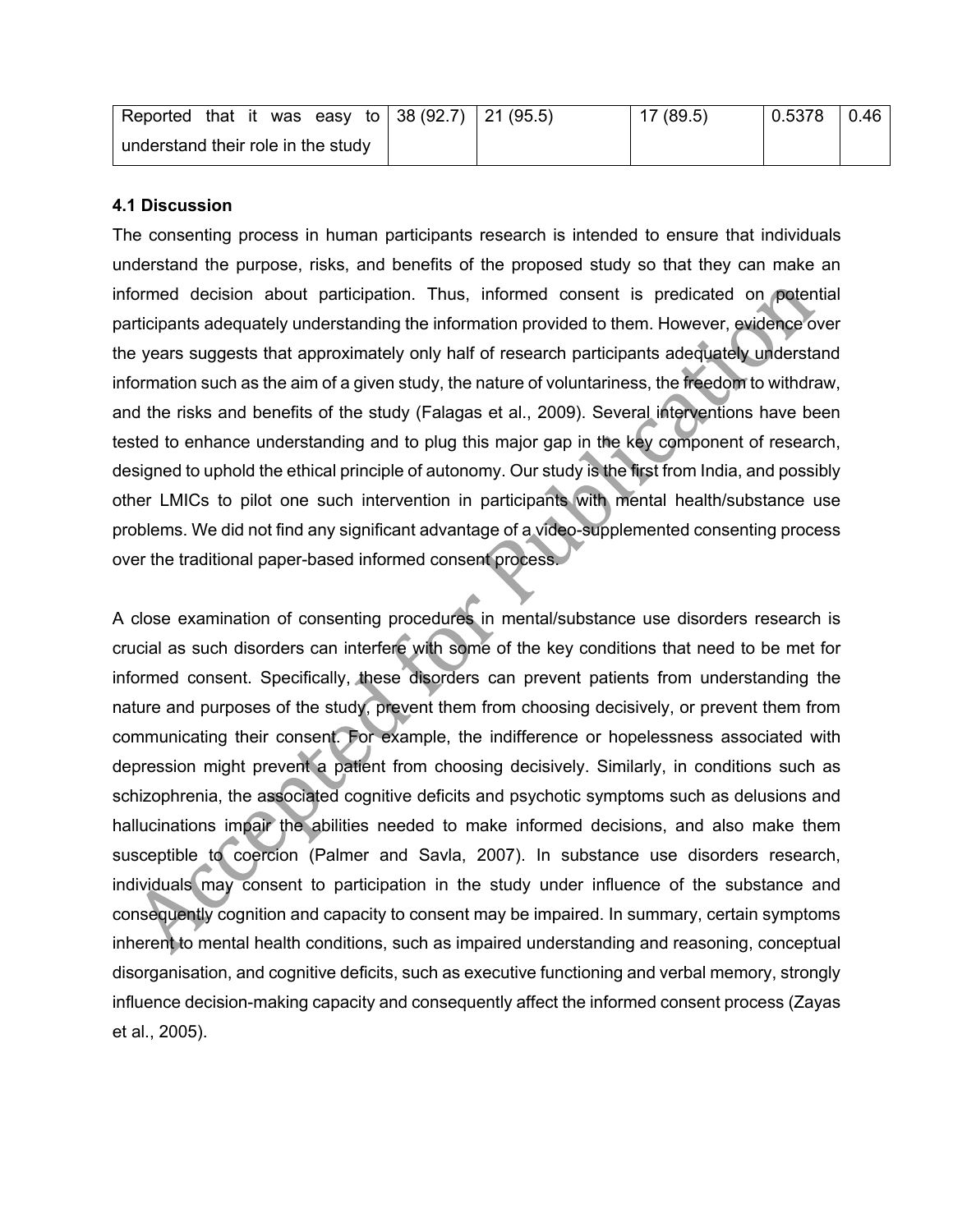Over the years, several innovations such as multimedia, extended discussions or immediate feedback quizzes, have been tested to determine their impact on understanding of information provided during the consenting process (Flory and Emanuel, 2004). Interventions such as enhanced consent forms and extended discussion interventions have been demonstrated to be effective, but the evidence on the effectiveness of multimedia interventions has been mixed (Campbell et al., 2004; Hoffner et al., 2012; Kass et al., 2009; Matsui et al., 2012; Nishimura et al., 2013; Tamariz et al., 2013). There remains much uncertainty about the effect of audio-visual informed consent interventions. There is some evidence that such interventions may slightly improve understanding and participant satisfaction with the information provided, but may make little or no difference to rate of participation or willingness to participate (Synnot et al., 2014). It is important to also foreground our findings in individuals with mental health or substance use problems against the evidence base of similar studies examining the informed consent process in individuals with other health conditions in India. An example of one such study is a clinical trial investigating an anti-rabies monoclonal antibody which compared the traditional consenting procedures with an audio-visual consenting method. The audiovisual method resulted in overall better comprehension as well as specific domains such as 'rights and confidentiality' (Figer et al., 2017). Thus, our findings add to the mixed evidence base about the utility of audio-visual informed consent information, and are particularly crucial because they involve a particularly vulnerable population in a LMIC, an under-represented group in research examining the consenting process.

Our exploratory findings indicate that a multi-media component does not add any further advantage to the traditional paper-based informed consent process. This supports the evidence that extended discussion is the most parsimonious and consistent method of improving understanding rather than adding a multimedia component. This indicates that good dialogue is the most critical component of the consenting process, as it provides opportunities for questions and deeper interaction and allows for a more meaningful relationship to be established between the participant and the researcher. However, this hypothesis will need more detailed exploration as our study is limited by the heterogeneity of diagnoses in included participants and small sample size. Additionally, our findings, and that of other similar studies, are not unequivocal in the conclusions that can be drawn. That raises questions about how consent documents and processes are formulated, designed, and evaluated; and these will need to be addressed in future research. While we await definitive responses to these critical questions there are certain good practices that could be followed in low-literacy settings and these include writing the consent form at a basic reading level, explaining the written document using low health-literacy techniques (e.g.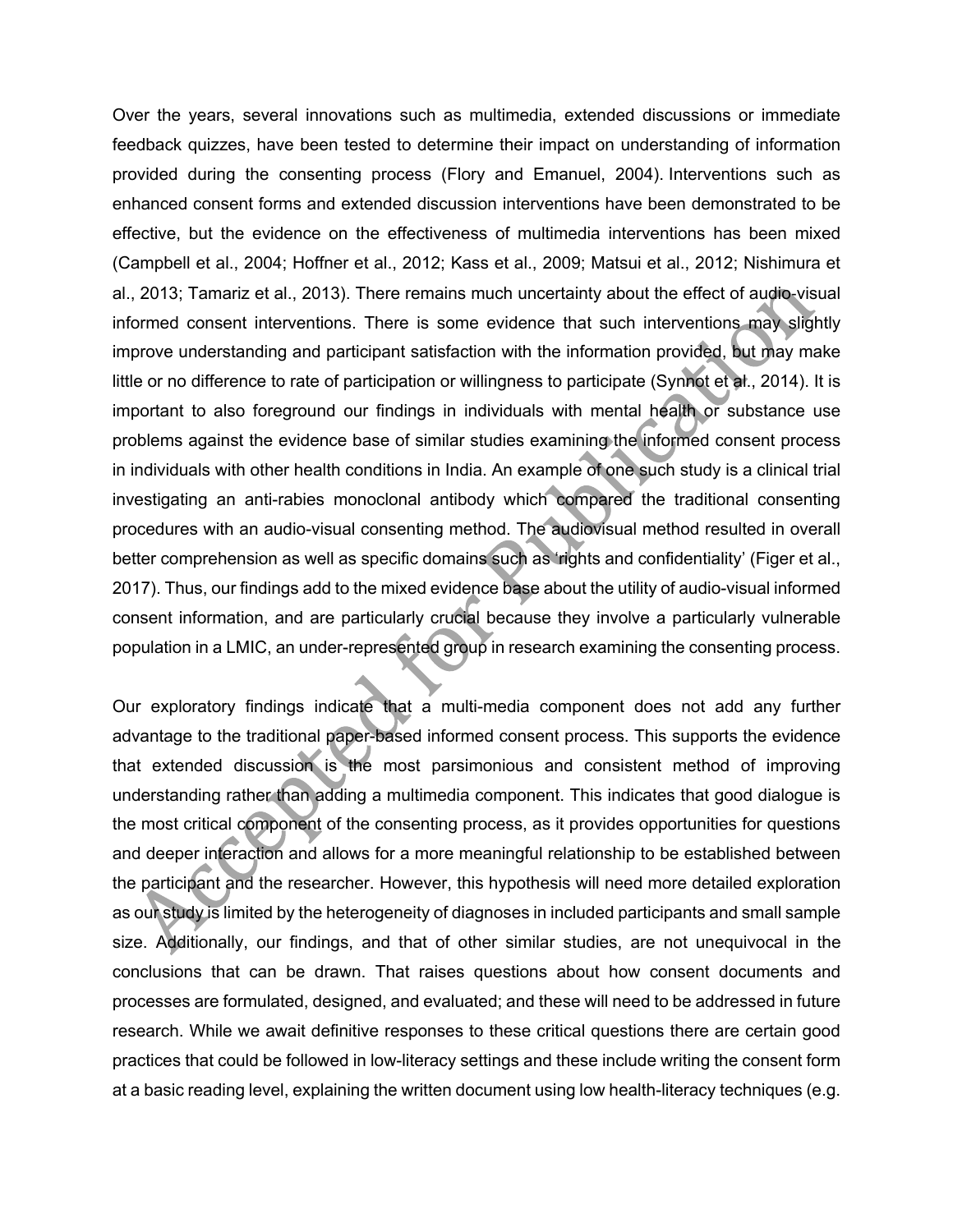avoiding jargon, highlighting key areas), using visual aids to enhance participant understanding of key components in the consent form, and using teach-back techniques to establish participant understanding prior to recruitment in the study.

Our study had a number of limitations, the most important being the small sample size. Additionally, we did not randomise participants into the two groups, thus introducing the potential for bias. However, the absence of significant socio-demographic differences between the two groups indicates the success of our efforts to create a non-biased sample within the limitations posed by the feasibility of conducting such a nested study. Finally, social desirability responses are a possibility as the questionnaire about the consenting procedures was administered by the same research workers who implemented the informed consent procedures.

Despite these limitations our research makes an important contribution to the study of understanding the informed consent process. Despite appropriate scrutiny by ethics committees, deficiencies still exist in informed consent processes. Such deficiencies might be even greater in LMICs where participants in research studies often come from diverse backgrounds, including having a limited education, and in research involving people with mental health or substance use problems, both of which can be accompanied by cognitive difficulties. In such settings, our exploratory findings have the potential to stimulate research in the identification of contextually relevant best practices for the informed consent process. In the meanwhile, in the absence of clear evidence demonstrating the superiority of one modality over others, the choice should be based on the feasibility and acceptability to researchers and participants. However, at the very least, particular attention should be paid to implementing procedures that are accessible to populations with limited literacy and health education and/or are at increased risk for poor comprehension due to cognitive difficulties and other vulnerable populations such as minor children.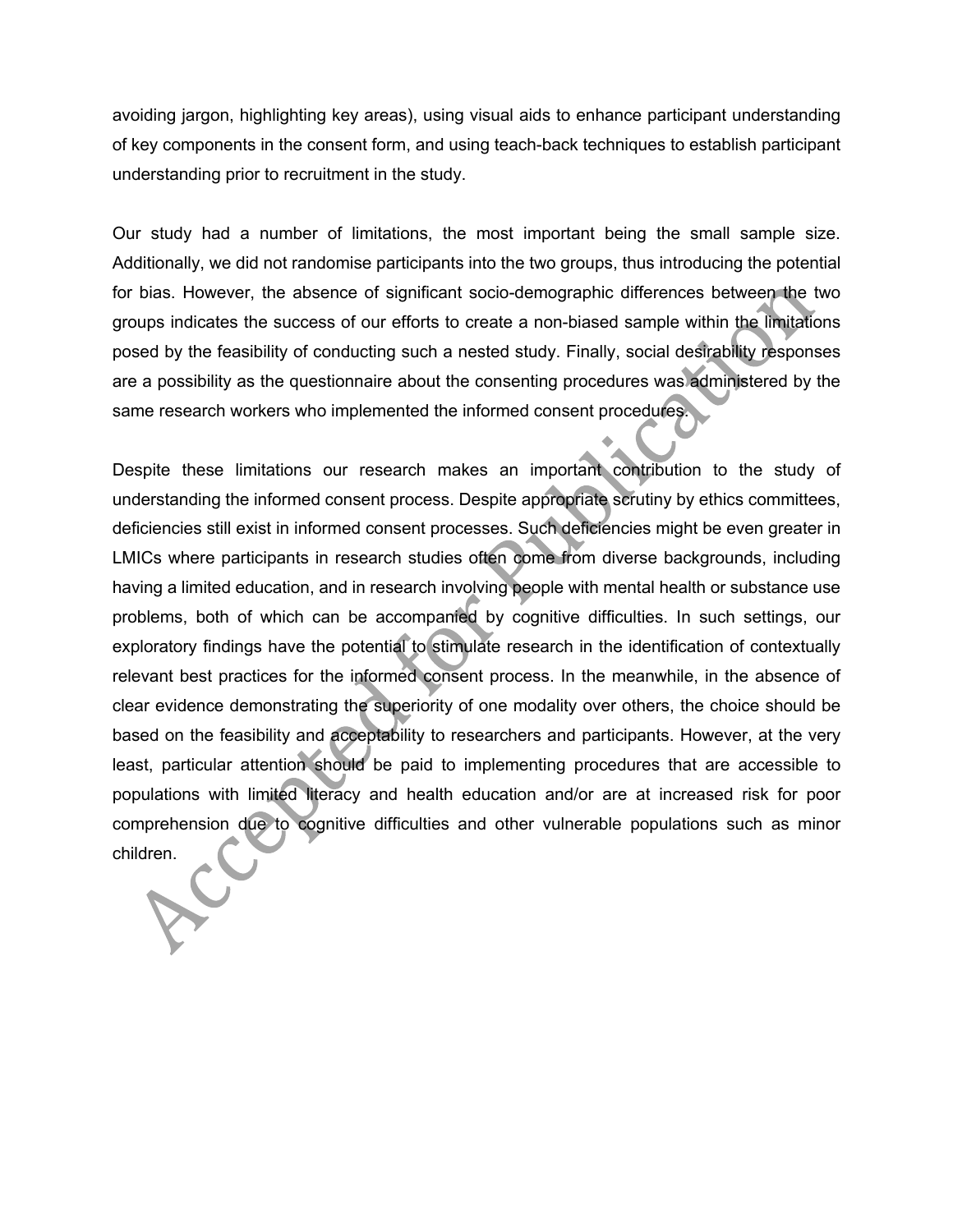#### **References**

Campbell, F.A., Goldman, B.D., Boccia, M.L., Skinner, M., 2004. The effect of format modifications and reading comprehension on recall of informed consent information by low-income parents: a comparison of print, video, and computer-based presentations. Patient education and counseling 53, 205-216.

River

Campbell, H.M., Raisch, D.W., Sather, M.R., Segal, A.R., Warren, S.R., Naik, R., 2008. Impact of a clinical trials information handbook on patient knowledge, perceptions, and likelihood of participation. IRB: Ethics & Human Research 30, 6-14.

Cohn, E., Larson, E., 2007. Improving participant comprehension in the informed consent process. Journal of nursing scholarship 39, 273-280.

Dresden, G.M., Levitt, M.A., 2001. Modifying a standard industry clinical trial consent form improves patient information retention as part of the informed consent process. Academic Emergency Medicine 8, 246-252.

Falagas, M.E., Korbila, I.P., Giannopoulou, K.P., Kondilis, B.K., Peppas, G., 2009. Informed consent: how much and what do patients understand? The American Journal of Surgery 198, 420-435.

Figer, B., Chaturvedi, M., Thaker, S., Gogtay, N., Thatte, U., 2017. A comparative study of the informed consent process with or without audiovisual recording. The National medical journal of India  $30, 262$ .

Flory, J., Emanuel, E., 2004. Interventions to improve research participants' understanding in informed consent for research: a systematic review. Jama 292, 1593-1601.

Golderberg, D., Williams, P., 1988. A user's guide to the General Health questionnaire. NFER-Nelson, Windsor, UK.

Hoffner, B., Bauer-Wu, S., Hitchcock-Bryan, S., Powell, M., Wolanski, A., Joffe, S., 2012. "Entering a clinical trial: Is it right for you?" A randomized study of the clinical trials video and its impact on the informed consent process. Cancer 118, 1877-1883.

Jeste, D.V., Palmer, B.W., Appelbaum, P.S., Golshan, S., Glorioso, D., Dunn, L.B., Kim, K., Meeks, T., Kraemer, H.C., 2007. A new brief instrument for assessing decisional capacity for clinical research. Archives of general psychiatry 64, 966-974.

Kadam, R.A., 2017. Informed consent process: A step further towards making it meaningful! Perspectives in clinical research 8, 107.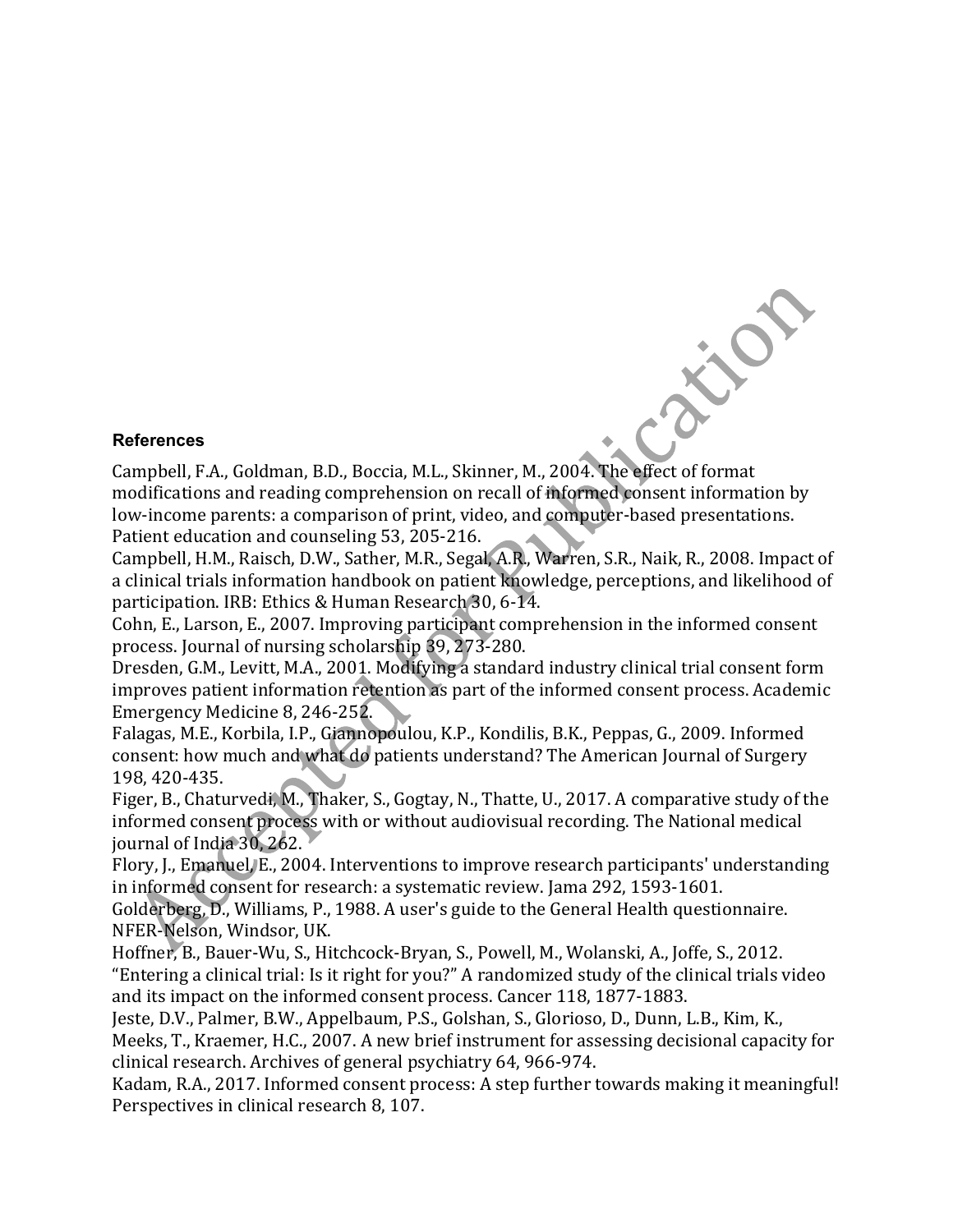Kass, N.E., Sugarman, J., Medley, A.M., Fogarty, L.A., Taylor, H.A., Daugherty, C.K., Emerson, M.R., Goodman, S.N., Hlubocky, F.J., Hurwitz, H.I., 2009. An intervention to improve cancer patients' understanding of early-phase clinical trials. Irb 31, 1.

Lynöe, N., Hyder, Z., Chowdhury, M., Ekström, L., 2001. Obtaining informed consent in Bangladesh. New England Journal of Medicine 344, 460-461.

Manti, S., Licari, A., 2018. How to obtain informed consent for research. Breathe 14, 145-152.

Matsui, K., Lie, R.K., Turin, T.C., Kita, Y., 2012. A randomized controlled trial of short and standard-length consent forms for a genetic cohort study: is longer better? Journal of epidemiology, 1203220305-1203220305.

Nishimura, A., Carey, J., Erwin, P.J., Tilburt, J.C., Murad, M.H., McCormick, J.B., 2013. Improving understanding in the research informed consent process: a systematic review of 54 interventions tested in randomized control trials. BMC medical ethics  $14$ ,  $28$ .

Paasche-Orlow, M.K., Jacob, D.M., Powell, J.N., 2005. Notices of Privacy Practices: a survey of the Health Insurance Portability and Accountability Act of 1996 documents presented to patients at US hospitals. Medical care, 558-564.

Palmer, B.W., Savla, G.N., 2007. The association of specific neuropsychological deficits with capacity to consent to research or treatment. Journal of the International Neuropsychological Society 13, 1047-1059.

Philippe, F., Meney, M., Larrazet, F., Ben, F.A., Dibie, A., Meziane, T., Folliguet, T., Delahousse, P., Lemoine, J., Laborde, F., 2006. Effects of video information in patients undergoing coronary angiography. Archives des Maladies du Coeur et des Vaisseaux 99, 95-101. Raich, P.C., Plomer, K.D., Coyne, C.A., 2001. Literacy, comprehension, and informed consent in clinical research. Cancer investigation 19, 437-445.

Saunders, J.B., Aasland, O.G., Babor, T.F., de la Fuente, J.R., Grant, M., 1993. Development of the Alcohol Use Disorders Identification Test (AUDIT): WHO Collaborative Project on Early Detection of Persons with Harmful Alcohol Consumption--II. Addiction 88, 791-804. Sugarman, J., McCrory, D.C., Hubal, R.C., 1998. Getting meaningful informed consent from older adults: a structured literature review of empirical research. Journal of the American Geriatrics Society 46, 517-524.

Synnot, A., Ryan, R., Prictor, M., Fetherstonhaugh, D., Parker, B., 2014. Audio-visual presentation of information for informed consent for participation in clinical trials. Cochrane Database of Systematic Reviews.

Tam, N.T., Huy, N.T., Thoa, L.T.B., Long, N.P., Trang, N.T.H., Hirayama, K., Karbwang, J., 2015. Participants' understanding of informed consent in clinical trials over three decades: systematic review and meta-analysis. Bulletin of the World Health Organization 93, 186-198H.

Tamariz, L., Palacio, A., Robert, M., Marcus, E.N., 2013. Improving the informed consent process for research subjects with low literacy: a systematic review. Journal of general internal medicine 28, 121-126.

Zayas, L.H., Cabassa, L.J., Perez, M.C., 2005. Capacity-to-consent in psychiatric research: Development and preliminary testing of a screening tool. Research on Social Work Practice 15, 545-556.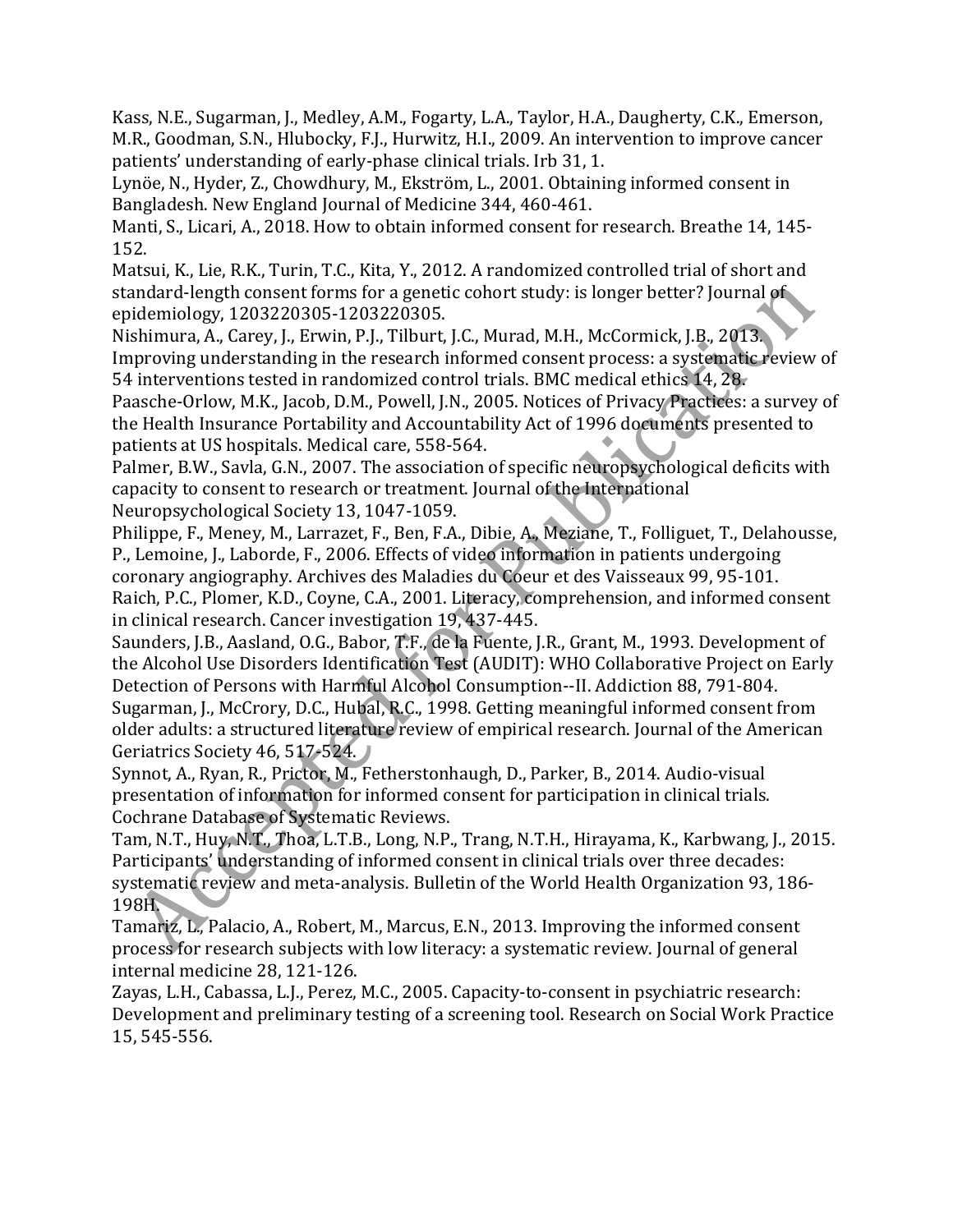**Appendix** 

## **Questionnaire used in parent study A**

## **Informed Consent Comprehension Questionnaire**

\*Indicates correct answer

- 1. What is the purpose of the study that was just described to you?
	- a. To develop a culturally appropriate mobile-based intervention to be delivered to people who drink riskily\*

Cation

- b. To determine what types of help risky drinkers need
- c. To screen patients to see if they have any alcohol-related problems
- d. Don't know

You have to be in this study even if you do not want to participate.

- a. True
- b. False\*
- c. Don't know
- 3. Once you decide to join the study that was just described to you, you are not allowed to change your mind.
	- a. True
	- b. False\*
	- c. Don't know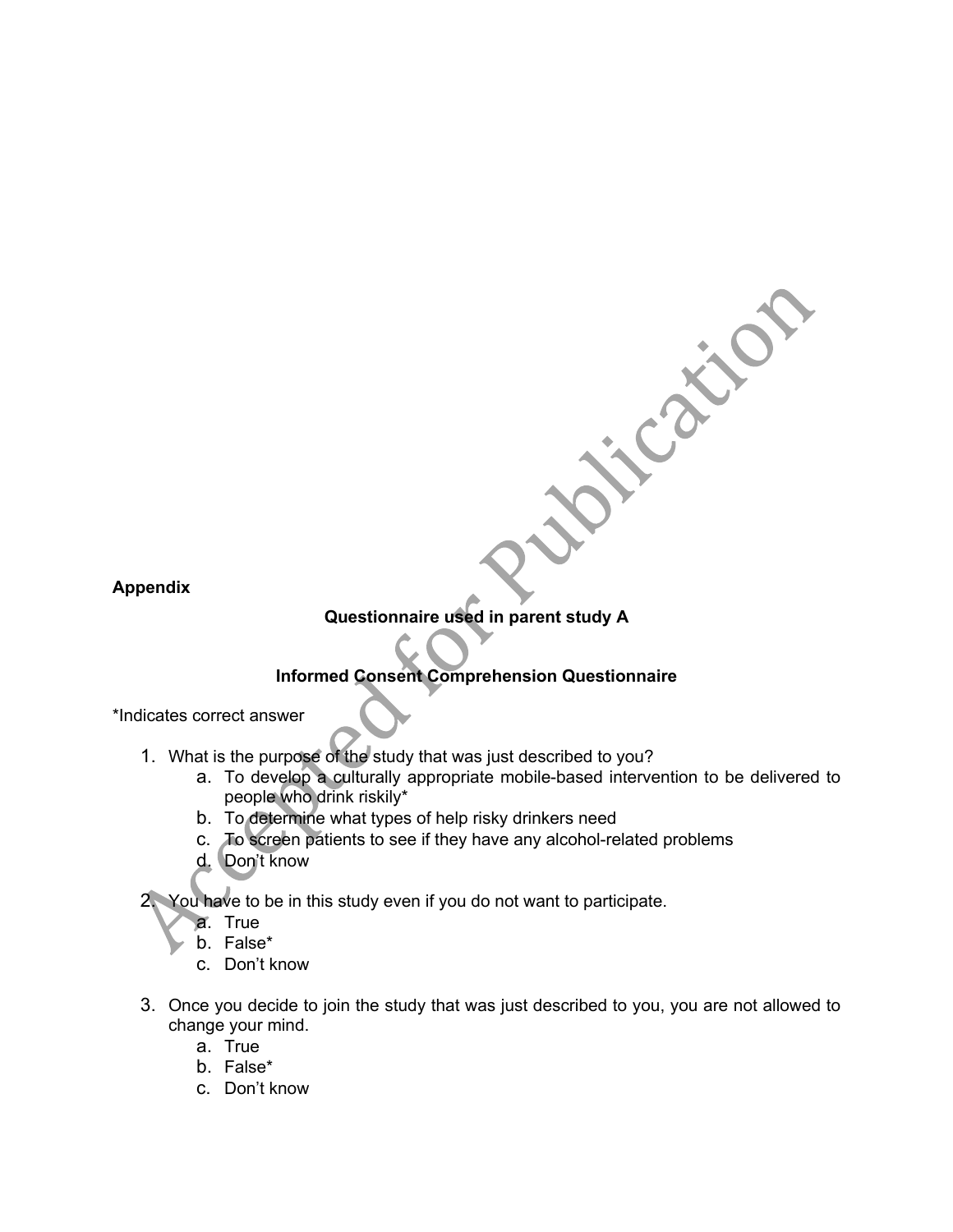- 4. You were given information about the study so you can freely decide whether or not to participate.
	- a. True\*
	- b. False
	- c. Don't know
- 5. If you participate in this study, what are some of the things that you may be asked to do? You may select more than one.
	- a. Receive text messages about drinking behaviour and its related health and social effects\*
	- b. Respond to text messages about your drinking behaviour\*
	- c. Receive personalized messages about your drinking behaviour\*
	- d. Answer survey or interview questions about your health or experiences receiving text messages from this program\*
- 6. Question for the facilitator (not to be read or shown to the participant): The participant was able to indicate two or more responses in question 5.
	- a. Yes
	- b. No
- 7. What is a possible benefit of this study?
	- a. You will contribute to our understanding of how to improve access to treatment for people with hazardous drinking habits
	- b. You may feel better in your day to day life due to decreased consumption of alcohol
	- c. You will receive payment or other incentives in exchange for participation
	- d. Both A and B\*
	- e. Don't know
- 8. All of the data collected about you, including personal information and your text message responses, will not be disclosed.
	- a. True\*
	- b. False
	- c. Don't know
- 9. Results from the study, with information that could identify you such as your name, may be published in medical journals.
	- a. True
	- b. False\*
	- c. Don't know
- 10.As a student at this school/employee of this factory/patient at this facility, you must sign this consent form.
	- a. True
	- b. False\*
	- c. Don't know

"Now I'm going to read you another set of statements. After I read each statement, I'd like you to rank the extent to which you agree with each statement on a scale from 1 to 5, with 1 meaning you strongly disagree and 5 meaning you strongly agree."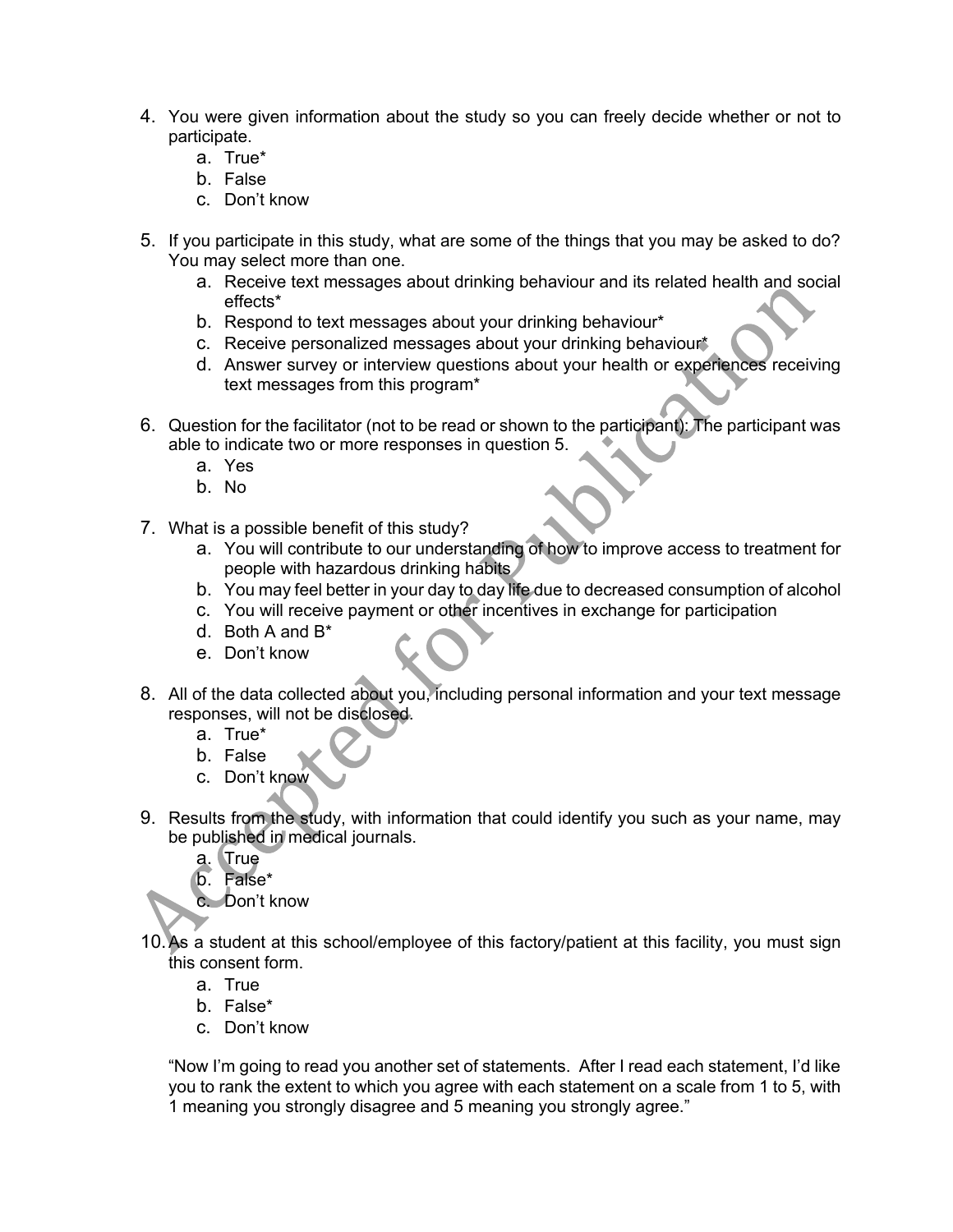11.I had enough information to make a good decision about whether to participate in the study.

| Strongly | Somewhat | Neither agree | Somewhat | Strongly agree |
|----------|----------|---------------|----------|----------------|
| disagree | disagree | nor disagree  | agree    |                |

12.It was easy to understand the details of the study.

| Strongly | Somewhat | Neither agree | Somewhat | Strongly agree |
|----------|----------|---------------|----------|----------------|
| disagree | disagree | nor disagree  | agree    |                |

13.It was easy to understand what I would be expected to do as part of the study.

|                      |                      |                               | Δ                 |                |
|----------------------|----------------------|-------------------------------|-------------------|----------------|
| Strongly<br>disagree | Somewhat<br>disagree | Neither agree<br>nor disagree | Somewhat<br>agree | Strongly agree |

**Questionnaire used in parent study B** 

## **Informed Consent Comprehension Questionnaire**

\*Indicates correct answer

- 1. What is the purpose of the study that was just described to you?
	- a. Understand how tele-psychiatry can be integrated into primary care\*
	- b. Test a new treatment for a mental health problem via tele-psychiatry
	- c. Screen patients to see if they have any mental health problems
	- d. Don't know
- 2. Do you have to be in this study if you do not want to participate?
	- a. Yes
	- b. No\*

c. Don't know

- 3. In the study that was just described to you, once people decide to join, they are not allowed to change their mind. Is that true or false?
	- a. True
	- b. False\*
	- c. Don't know
- 4. You were given information about the study so you can freely decide whether to participate. Is that true or false?
	- a. True\*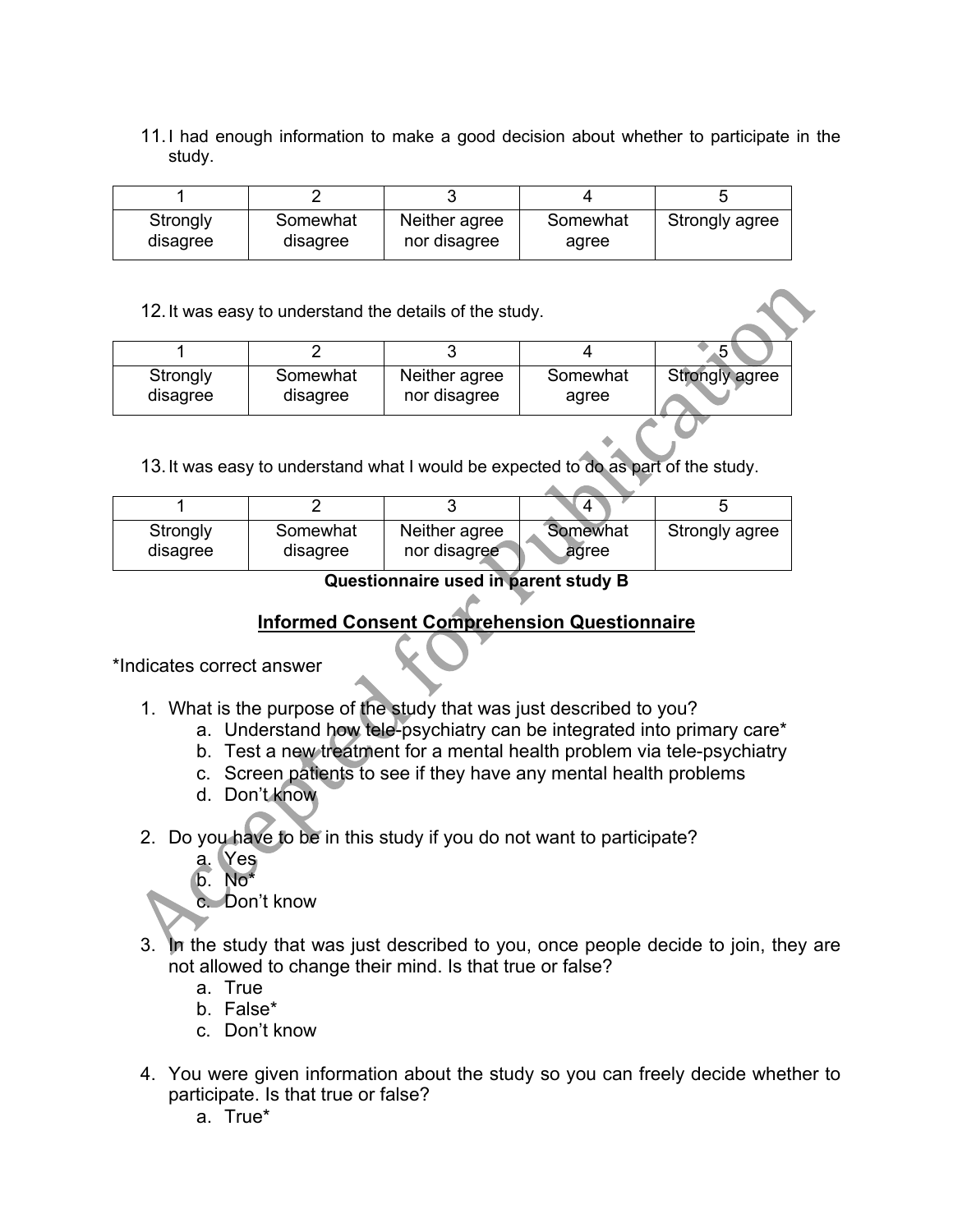- b. False
- c. Don't know
- 5. If you participate in this study, what are some of the things that you will be asked to do?

*If they can name two of the following, mark this question correct. If they can only name one or none, make this question incorrect.* 

- a. Attend a consultation with a psychiatrist through the internet
- b. Receive medication prescribed by a psychiatrist
- c. Receive counselling from the IMPACT counsellor based at your PHC
- d. Attend follow up appointments with a psychiatrist through the internet
- e. Answer survey or interview questions about my health or my experiences receiving tele-psychiatry
- 6. What is a risk or discomfort that you may experience if you participate in this study?
	- a. You may feel upset when discussing details of your illness or life experiences\*
	- b. You may risk physical injuries while undergoing psychiatric treatment at the PHC
	- c. Your counsellor or psychiatrist might speak to other people about your illness without your permission
	- d. Don't know
- 7. What is a possible benefit of this study?
	- a. You will contribute to our understanding of how to improve access to treatment for people with mental illness
	- b. You may feel better in your day to day life due to the psychiatric care you receive
	- c. You will receive payment or other incentives in exchange for participation
	- d. Both A and  $B^*$
	- e. All of the above
	- f. Don't know
- 8. Will my personal medical information, such as notes from my session with the psychiatrist, be kept as confidential as possible?
	- a. Yes\*
	- b. No

c. Don't know

- 9. Results from the study, with information that could identify you such as your name, may be published in medical journals. Is that true or false?
	- a. True
	- b. False\*
	- c. Don't know
- 10. Do you have to sign this consent form if your doctor or counsellor gives it to you?  $\frac{1}{15}$ 
	- a. Yes